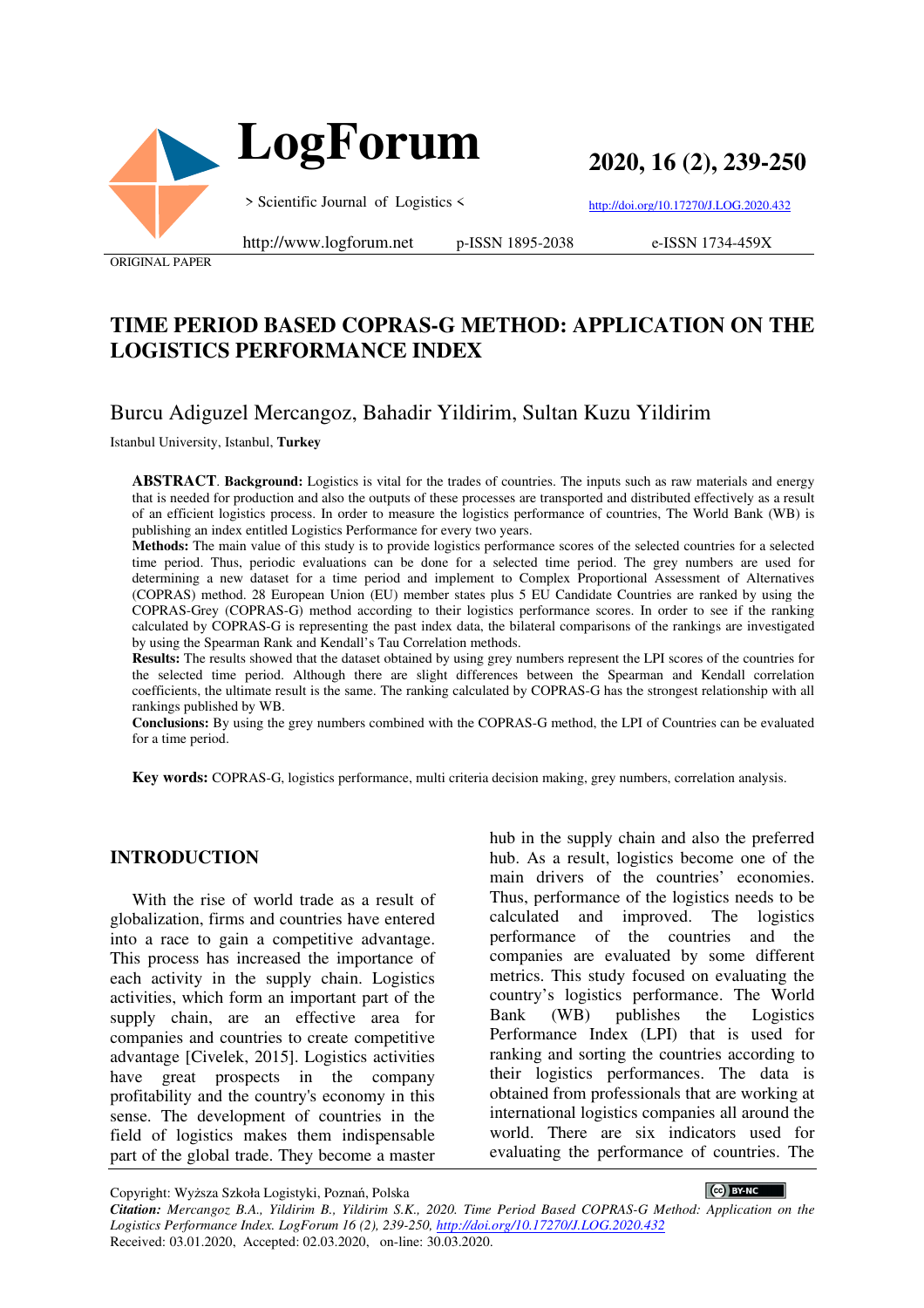definitions of these indicators are shown in Table 1.

| Table 1. Definition of Logistics Performance Index |            |
|----------------------------------------------------|------------|
|                                                    | Indicators |

|                          | 111010awr 5                                          |
|--------------------------|------------------------------------------------------|
| <b>LPI</b> Indicators    | <b>Definitions</b>                                   |
| Customs                  | The efficiency of customs and borders                |
| Infrastructure           | The quality of trade and transport<br>infrastructure |
| International            | The ease and cost-folding level of                   |
| Shipping                 | international shipping arrangements                  |
| <b>Logistics Quality</b> | The competence and quality of                        |
| and Competence           | logistics services                                   |
| Tracking and             | Ability to monitor international                     |
| Tracing                  | shipments                                            |
| Timeliness               | Timely availability of shipment to                   |
|                          | arrival                                              |
|                          |                                                      |

Source: World Bank [2018]

The Multi-Criteria Decision making methods support the decision making process that has more than one criterion. For deciding which alternative to choose from a set of alternatives decision making process is used. Also, there is not only one criterion affecting the decision making process every time. There can be conflicting criteria that make the decision process harder. Indeed, for most cases, every alternative provides the criteria at the different level. Therefore, a concession needed to be formed. Multi-Criteria Decision Making (MCDM) methods support decisions for considering more than one criterion.

In some cases where the decision criteria cannot be expressed with an exact number, it is possible to use a certain interval for the evaluation by expressing it in fuzzy or grey numbers. This study aims to make an evaluation of 5-term index data. The dataset was formed with intervals using grey numbers. The following research questions were examined.

**Research Question 1:** When the LPI scores are evaluated for a certain period of time, can the results obtained by the proposed model accurately represent the period covered?

**Research Question 2:** Which countries are effective on the field of logistics, according to the results of the periodic evaluation with the proposed COPRAS-G method?

The study is organized in four sections. At the following part of the study, the literature is

reviewed by examining the studies that are related to LPI scores and the studies related to application areas of the COPRAS-G method. At the "Methodology" part of the study, Grey Number Theory and the COPRAS-G method is explained in detail. The data, application steps and the results of the study are given in the third part. In order to see if the proposed model is an effective tool to represent the selected period, the correlation analysis is applied in the discussions section. The conclusions and the suggestions for the further studies take place in the last part of the study.

# **LITERATURE REVIEW**

The literature review section is in twofold: (i) Studies Related with the Logistics Performance Index Scores of the Countries, and (ii) Studies Related with the Application Areas of COPRAS Method.

#### **Studies Related with the Logistics Performance Index Scores of the Countries**

Bentyn [2015] examines changes of LPI scores of Poland along with its EU membership process. He found out that there has been a significant development in all indicators of LPI over the selected period. Solakivi et al [2014] examined LPI of Finland. They compared Finland's logistics performance with its neighbor countries. Also similar studies are conducted to evaluate the logistics performance of countries separately such as Brazil [Faria et al. 2015], England [Khan, Qianli, 2017], Turkey [Iris, Tanyas, 2011; Yaprakli, Unalan, 2017], Malaysia [Bakar, Jaafar, 2016; Nur Fadiah et al. 2017]. Jumadi and Zailani [2010] examined logistics performance by using LPI and compare its performance with other countries and also its situation within the OECD countries. Dekker et al. [2016] examined the LPI score of Costa Rica to produce strategies and alternatives.

Hoekman and Nicita [2011] considered the various indices related to trade and applied them to developing countries. They search for various kinds of trade costs that have importance on logistics performance and they found the importance of logistics performance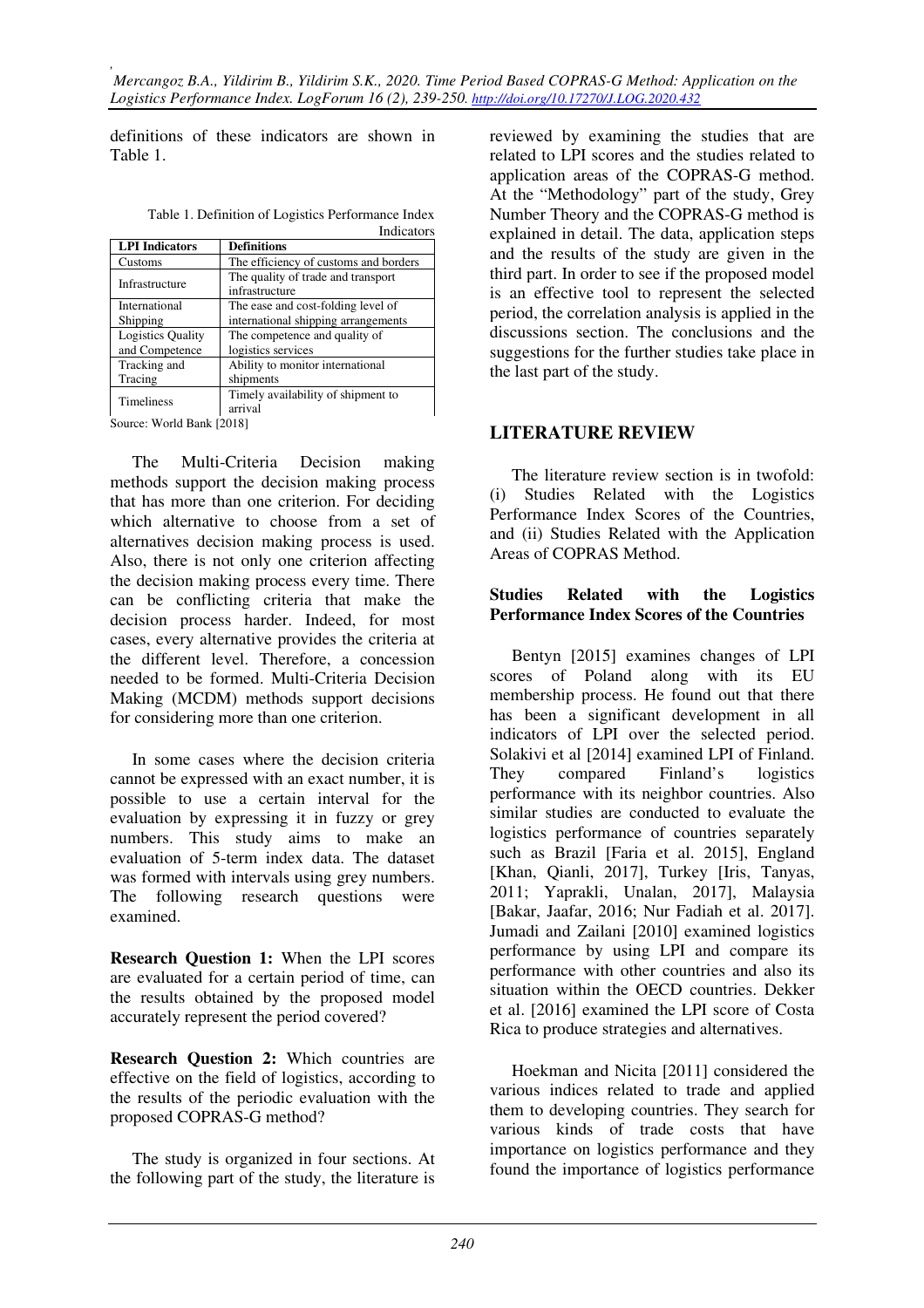in increasing trade. Yildirim and Adiguzel Mercangoz [2019], used Additive Ratio ASsesment [ARAS] Grey method to evaluate the Logistics performance of OECD countries.

Marti et al. [2014] studied the value of each LPI indicators on trade for emerging economies to investigate the total trade in these economies. Similar to their study, Celebi [2017] conducted a study on determining the effects of LPI on international trade. Puertas et al. [2014] analyzed the importance of logistics performance in relation to EU exports between the years 2005 and 2010. According to the results of their study, Competence and Tracking component of LPI is found as the component that needs greater importance for those years. Marti et al. [2017] investigated the potential differences to be observed with the use of different income and geographical area in their studies. They found out that the logistics performance largely depends on income and geographical area. The countries that are highly dominated by the EU, are in the group of best performers. Candemir and Celebi [2017] analyzed the role of logistics sector in economic development.

On the other hand, there are some studies conducted for identifying the relations between LPI and some other economical indexes. For instance, Cemberci et al. [2015] studied the efficacy of the Global Competitiveness Index (GCI) on the LPI by using hierarchical regression analysis on each of the components of the LPI. Similar to their study, Civelek et al. [2015] used the same model for analyzing the effect of LPI on GCI and the Gross Domestic Product [GDP]. The bilateral relations were statistically significant. Gani [2017] explored that the overall logistics performance is positively and statistically related to exports and imports in his study. Different from others, Uca et al. [2016] performed hierarchical regression analysis between LPI and Corruption Perception Index (CPI) and Foreign Trade Volume (FTV). Onsel Ekici et al. [2016] concerned with the GCI and the LPI. Differently, they do not assume that the relationship is linear and used an artificial neural network (ANN) model to investigate the relation between the GCI and the LPI. Some indicators of GCI that may effect on LPI components are selected in their study. Erkan

[2014] investigate the relationship between the indicators of GCI and LPI related to the "infrastructure" indicator. 113 countries are included in a regression analysis to investigate the significant relation between overall LPI score and each of the selected components. Vaillancourt and Haavisto [2015] addressed to the importance of logistics performance for humanitarian context. They investigate the relationship between the logistics performance of the country and the disaster impact for epidemic, flood and storm.

## **Studies Related with the Application Area of COPRAS Method**

Chatterjee and Chakraborty [2013] used COPRAS method to solve a gear material selection problem and compare the results with the results obtained by using ARAS method. Bayrakci & Aksoy [2019] evaluate the performance of individual pension companies that manage individual pension investments, which are considered as long-term investment instruments, in comparison with ARAS and COPRAS methods in their study. COPRAS method is also used in the field of Learning Management System (LMS) [Bakhouyi et al. 2016], location selection problem [Arslan et al. 2018].

COPRAS method is used with grey theory in order to cope with the uncertainty. Zavadskas et al. [2008] determined the values at intervals and used COPRAS-G for selecting effective versions of the external walls construction. Zolfani et al. [2012] used COPRAS-G method for selecting a supplier problem. Like their studies, Chatterjee and Kar, [2018] used COPRAS-G method for supplier selection problem. In order to check the reliability of the results, spearman's correlation analysis is used between the ranking results of proposed method with VIKOR-G, ARAS-G and TOPSIS-G. Liou et al. [2016] used a hybrid model that deals with the dependent relationships between various criteria and uncertain information from decision makers. They used Decision-making Trial and Evaluation Laboratory (DEMATEL), influential network relationship map (INRM), DEMATEL-based, Analytical Network Process (ANP) and COPRAS-G methods. Tavana, et al. [2013] proposed a hybrid model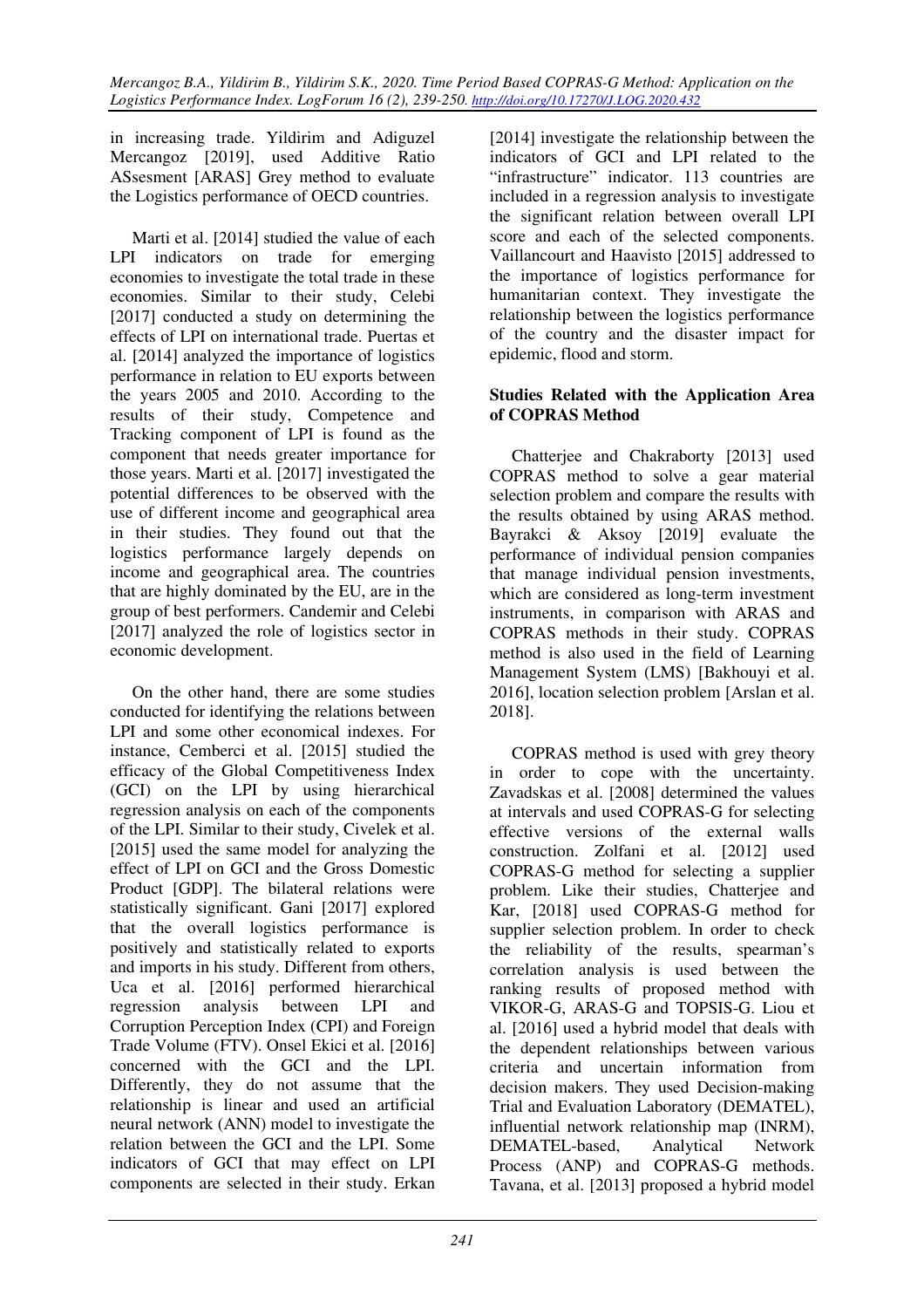*, Mercangoz B.A., Yildirim B., Yildirim S.K., 2020. Time Period Based COPRAS-G Method: Application on the Logistics Performance Index. LogForum 16 (2), 239-250. http://doi.org/10.17270/J.LOG.2020.432* 

and integrates the ANP with fuzzy set theory and the COPRAS-G method for the social media platform selection problem in a fuzzy environment. Aghdaie et al. [2013] proposed a hybrid model and integrate the Step-wise Weight Assessment Ratio Analysis [SWARA] and COPRAS-G method for machine tool evaluation and selection considering the company strategies, recourses and policies for the organizations. Nguyen et al. [2014] used fuzzy ANP and COPRAS-G for evaluating machine tools taking into account of the interactions between the criteria. The results are compared with the other MCDM methods. Zhang et al. [2018] proposed a method for making wisely choice about the green building investment by using AHP and COPRAS-G methods. Mousavi-Nasab and Sotoudeh Anvari, [2017] reviewed the literature for material selection problem and found out that COPRAS and TOPSIS mostly used methods for material selection problem in general. Pancholi and Bhatt [2018] used COPRAS-G for the maintenance-planning problem. Bitarafan et al. [2012] used COPRAS-G for crisis management. A study about the coalfired thermal power plants is conducted by Adhikary et al. 2014. The grey numbers are used to deal with the uncertain data; the criteria against each alternative are expressed in grey number instead of crisp values.

COPRAS method is also used with fuzzy theory. Garg et al. [2019] used fuzzy theory in order to make the selection of websites for elearning platforms in educational organizations. Cakir and Ozdemir [2018] used fuzzy COPRAS in order to select suitable sixsigma project from eleven alternatives.

As a result of the literature survey, to the best of our knowledge, there isn't any study calculating the Logistics Performance Index by using COPRAS-G method for a selected time period. Thus, this study constitutes a different application area of the COPRAS-G technique in the literature.

#### **METHODOLOGY**

COPRAS method was first introduced by Zavadskas et. al [1994] and Zavadskas and Kaklauskas [1996]. In COPRAS method, for

conflicting weighted criteria, the alternatives are compared, and their utility degree is determined [Zavadskas et al., 2008]. The calculated utility degree is used for evaluating complex processes of both maximizing and minimizing criteria values. The method assumes direct and proportional dependence of significance and priority of investigated alternatives, finally selects the best decision considering both the ideal and the ideal-worst solutions.

Different from the COPRAS method the COPRAS-G method uses the grey numbers. Grey numbers are part of Grey System theory, which is a new method for studying problems where partial information is known. Grey system theory was initiated by Julong [1982] where "grey" means poor, incomplete, and uncertain of knowledge. Grey system theory use "black" to indicate unknown information, "white" the completely known information, and "grey" the partially known and partially unknown information [Liu and Lin, 2010]. Grey numbers are useful when dealing with a system containing limited information. In this study, we used the grey number to refer the countries as upper and lower limits of LPI scores.

Applied COPRAS-G steps below proposed by Zavadskas et. al. [2008]:

- Step 1. Selecting the set of the most important criteria and types of criteria as cost or benefit, describing the alternatives.
- Step 2. Constructing the grey decision-making matrix

$$
\otimes x = \begin{bmatrix} \begin{bmatrix} x_{1}; \overline{x}_{1} \end{bmatrix} \end{bmatrix}_{max} = \begin{bmatrix} \begin{bmatrix} x_{1}; \overline{x}_{11} \end{bmatrix} & \begin{bmatrix} x_{2}; \overline{x}_{12} \end{bmatrix} & \cdots & \begin{bmatrix} x_{1n}; \overline{x}_{1n} \end{bmatrix} \\ \begin{bmatrix} \begin{bmatrix} x_{2}; \overline{x}_{21} \end{bmatrix} & \begin{bmatrix} x_{21}; \overline{x}_{22} \end{bmatrix} & \cdots & \begin{bmatrix} x_{2n}; \overline{x}_{2n} \end{bmatrix} \\ \begin{bmatrix} \begin{bmatrix} \begin{bmatrix} x_{21}; \overline{x}_{21} \end{bmatrix} & \begin{bmatrix} x_{22}; \overline{x}_{22} \end{bmatrix} & \cdots & \begin{bmatrix} \begin{bmatrix} x_{2n}; \overline{x}_{2n} \end{bmatrix} \end{bmatrix} \\ \begin{bmatrix} \begin{bmatrix} \begin{bmatrix} x_{21}; \overline{x}_{21} \end{bmatrix} & \begin{bmatrix} x_{22}; \overline{x}_{2n} \end{bmatrix} & \cdots & \begin{bmatrix} \begin{bmatrix} x_{2n}; \overline{x}_{2n} \end{bmatrix} \end{bmatrix} \end{bmatrix} \end{bmatrix}
$$
\n(1)

Step 3. Normalizing the grey decision-making matrix

$$
\tilde{x}_{ij} = \frac{x_{ij}}{2\left(\sum_{i=1}^{m} x_{ij} + \sum_{i=1}^{m} \overline{x}_{ij}\right)} = \frac{2x_{ij}}{\sum_{i=1}^{m} x_{ij} + \sum_{i=1}^{m} \overline{x}_{ij}}
$$
(2)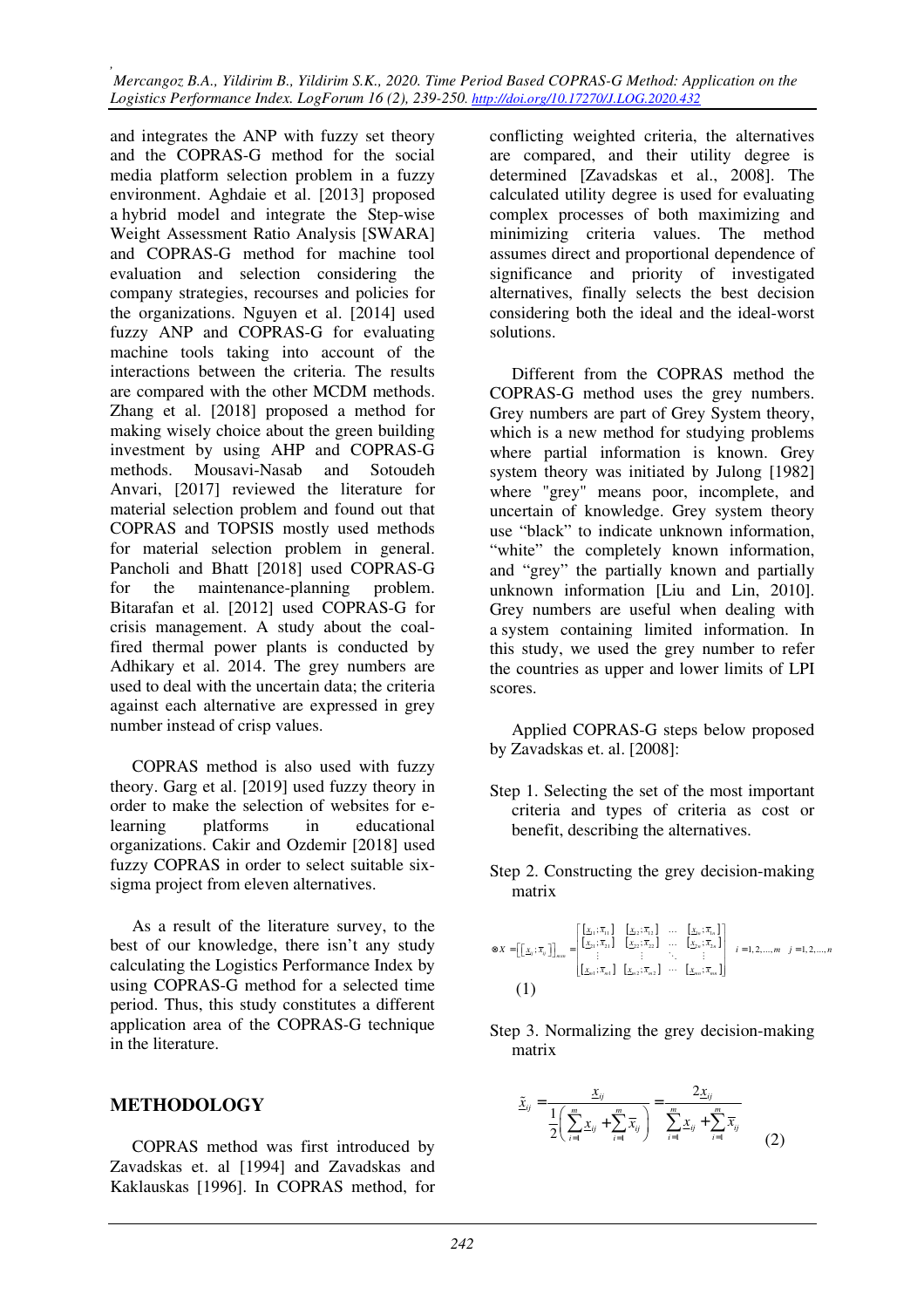*Mercangoz B.A., Yildirim B., Yildirim S.K., 2020. Time Period Based COPRAS-G Method: Application on the Logistics Performance Index. LogForum 16 (2), 239-250. http://doi.org/10.17270/J.LOG.2020.432* 

$$
\tilde{\overline{x}}_{ij} = \frac{\overline{x}_{ij}}{2\left(\sum_{i=1}^{m} \underline{x}_{ij} + \sum_{i=1}^{m} \overline{x}_{ij}\right)} = \frac{2\overline{x}_{ij}}{\sum_{i=1}^{m} (\underline{x}_{ij} + \overline{x}_{ij})}
$$
(3)

Step 4. Calculating the weighted normalized grey decision matrix. The weighted normalized values are calculated by using equation (4) and (5), respectively:

$$
\hat{\mathbf{x}}_{ij} = \tilde{\mathbf{x}}_{ij} \cdot w_j
$$
\n
$$
\hat{\vec{x}}_{ij} = \tilde{\vec{x}}_{ij} \cdot w_j
$$
\n(4)\n  
\n
$$
\hat{\vec{x}}_{ij} = \tilde{\vec{x}}_{ij} \cdot w_j
$$
\n(5)\n  
\n
$$
\otimes \hat{x} = \left[ \left[ \hat{\mathbf{x}}_i; \hat{\vec{x}}_1 \right] \right]_{\text{max}} = \begin{bmatrix} \left[ \hat{\mathbf{x}}_1; \hat{\vec{x}}_1 \right] & \left[ \hat{\mathbf{x}}_2; \hat{\vec{x}}_2 \right] & \cdots & \left[ \hat{\mathbf{x}}_n; \hat{\vec{x}}_n \right] \\ \left[ \hat{\mathbf{x}}_2; \hat{\vec{x}}_2 \right] & \cdots & \left[ \hat{\mathbf{x}}_n; \hat{\vec{x}}_n \right] \\ \vdots & \vdots & \ddots & \vdots \\ \left[ \hat{\mathbf{x}}_m; \hat{\vec{x}}_m \right] & \left[ \hat{\mathbf{x}}_m; \hat{\vec{x}}_m \right] & \cdots & \left[ \hat{\mathbf{x}}_m; \hat{\vec{x}}_m \right] \end{bmatrix} \quad i = 1, 2, \dots, m \quad j = 1, 2, \dots, n
$$
\n(6)

Step 5. Calculating the sums and of criterion values, whose , benefit criteria (larger numbers are more preferable); , cost criteria (smaller numbers are more preferable):

$$
S_{+i} = \frac{1}{2} \sum_{j=1}^{k} \left( \hat{\underline{x}}_{ij} + \hat{\overline{x}}_{ij} \right) \quad i = 1, 2, ..., m \quad j = 1, 2, ..., k
$$
\n
$$
S_{-i} = \frac{1}{2} \sum_{j=k+1}^{n} \left( \hat{\underline{x}}_{ij} + \hat{\overline{x}}_{ij} \right) \quad i = 1, 2, ..., m \quad j = k+1, k+2, ..., n
$$
\n(8)

Step 6. Calculating the relative significance of each alternatively the expression:

$$
Q_{i} = S_{+i} + \frac{S_{-\min} \cdot \sum_{i=1}^{m} S_{-i}}{S_{-i} \cdot \sum_{i=1}^{m} \left(\frac{S_{-\min}}{S_{-i}}\right)} \quad i = 1, 2, ..., m
$$
\n(9)

Step 7. Calculating the utility degree of each alternative by the formula so calculate performance index P,

$$
P_i = \left[ \frac{Q_i}{Q_{\text{max}}} \right] \cdot 100\% \quad i = 1, 2, ..., m \tag{10}
$$

## **APPLICATION AND RESEARCH RESULTS**

At the first survey that is published in 2007, there were 7 indicators used to calculate the LPI, thus the data from the year 2007 is not considered in this study. The data set of the study is consisted of five Logistic Performance Index published by the World Bank.

5-Period LPI data were used as initial data. The maximum and minimum values of the 5 year data for each country were converted into the upper and lower limits of the grey numbers to be used in the decision matrix. Thus, grey numbers belonging to 7 indicators representing each country were formed.

28 EU plus 5 EU Candidate Countries are taken as alternatives. Seven indicators (Customs, Infrastructure, International Shipping, Logistics Quality & Competence, Tracking & Tracing, Timeliness) constitute the criterion set of the study. The importance of the criteria in the decision matrix was obtained from the study conducted by Yildirim and Adiguzel Mercangoz [2019]. In their study, weights of the criteria were calculated by Fuzzy Analytic Hierarchy Process (fuzzy-AHP) method by taking expert opinions. The importance of the criteria is shown in Table 2.

| Table 2. Importance Weightings of Indicators |                |      |     |  |  |  |  |
|----------------------------------------------|----------------|------|-----|--|--|--|--|
| Criteria                                     | C#             | W    | %   |  |  |  |  |
| Customs                                      | C <sub>1</sub> | 0.14 | 14% |  |  |  |  |
| Infrastructure                               | C <sub>2</sub> | 0.39 | 39% |  |  |  |  |
| <b>International Shipping</b>                | C <sub>3</sub> | 0.08 | 8%  |  |  |  |  |
| Logistics Quality & Competence               | C <sub>4</sub> | 0.14 | 14% |  |  |  |  |
| Tracking & Tracing                           | C <sub>5</sub> | 0.07 | 7%  |  |  |  |  |
| <b>Timeliness</b>                            |                | 0.19 | 19% |  |  |  |  |

Source: Yildirim and Adiguzel Mercangoz [2019]

The grey performance values calculated for the countries and the criterion weights are combined in the grey decision matrix and shown in Table 3.

The performance values in the decision matrix were normalized by using Equation (5) and (6). After this process, weighted normalized decision matrix was obtained by using criterion weights with the help of Equation (7) and (8). The optimization direction is maximum in all seven indicators in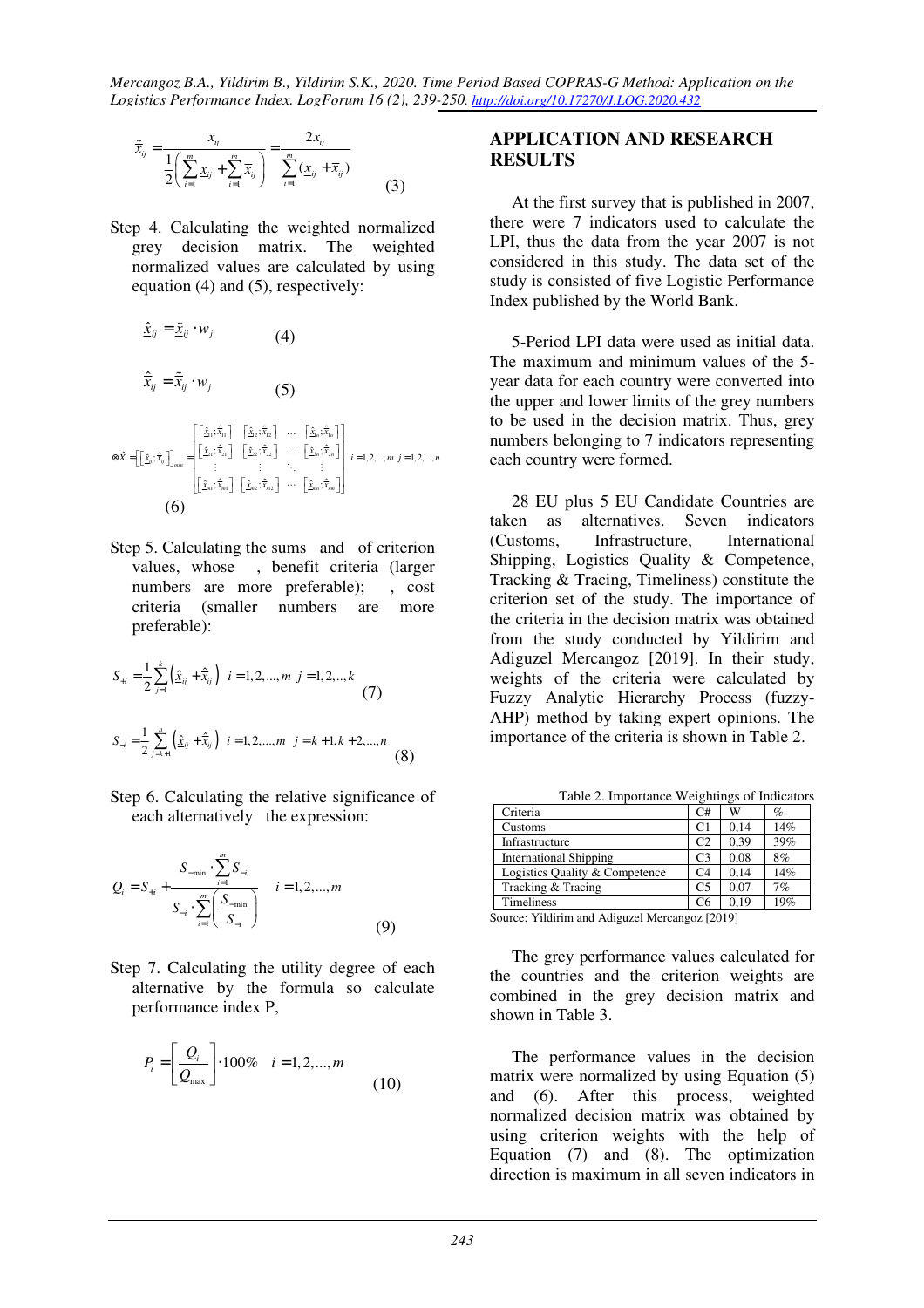the decision matrix. For this reason, S+ values are calculated by using Equation (10). Calculated S+ values are used in Equation (12) to calculate Q values for all country alternatives. Finally, values were calculated by Equation (13) and the countries are ranked according to these values. The country rankings obtained by the Q and P scores is shown in Table 4.

|                       |              |                 |                |                |                | Table 3. Grey Decision Matrix |
|-----------------------|--------------|-----------------|----------------|----------------|----------------|-------------------------------|
| Weights               | 0.14         | 0.39            | 0.08           | 0.13           | 0.07           | 0.19                          |
|                       | C1           | $\overline{C2}$ | C <sub>3</sub> | C <sub>4</sub> | C <sub>5</sub> | C <sub>6</sub>                |
| Australia             | [3.49, 3.79] | [3.64, 4.18]    | [3.26, 3.88]   | [3.56, 4.18]   | [3.83, 4.36]   | [3.79, 4.37]                  |
| Belgium               | [3.66, 3.85] | [3.98, 4.12]    | [3.31, 4.05]   | [3.98, 4.13]   | [4.05, 4.22]   | [4.20, 4.43]                  |
| Bulgaria              | [2.40, 2.97] | [2.30, 4.19]    | [2.93, 3.31]   | [2.85, 3.10]   | [2.72, 3.16]   | [3.18, 4.04]                  |
| Croatia               | [2.62, 3.07] | [2.36, 4.19]    | [2.93, 3.12]   | [2.53, 3.21]   | [2.82, 3.2]    | [3.22, 3.59]                  |
| Cyprus                | [2.88, 3.11] | [2.89, 4.19]    | [2.80, 3.21]   | [2.72, 3.17]   | [2.54, 3.51]   | [3.31, 3.79]                  |
| Czech Republic        | [2.95, 3.58] | [2.96, 4.19]    | [3.01, 3.75]   | [3.27, 3.72]   | [3.17, 3.84]   | [3.40, 4.16]                  |
| Denmark               | [3.58, 3.93] | [3.75, 4.07]    | [3.46, 3.70]   | [3.74, 4.14]   | [3.36, 4.18]   | [3.92, 4.41]                  |
| Estonia               | [2.51, 3.41] | [2.75, 4.19]    | [2.82, 3.34]   | [2.82, 3.27]   | [2.95, 3.25]   | [3.23, 4.08]                  |
| Finland               | [3.82, 4.01] | [3.52, 4.12]    | [3.41, 3.85]   | [3.72, 4.14]   | [3.31, 4.32]   | [3.80, 4.28]                  |
| France                | [3.59, 3.71] | [3.96, 4.01]    | [3.30, 3.73]   | [3.75, 3.87]   | [3.89, 4.02]   | [4.02, 4.37]                  |
| Germany               | [3.87, 4.12] | [4.26, 4.44]    | [3.66, 3.86]   | [4.09, 4.31]   | [4.05, 4.27]   | [4.32, 4.48]                  |
| Greece                | [2.38, 3.36] | [2.88, 4.19]    | [2.69, 3.30]   | [2.69, 3.23]   | [2.98, 3.59]   | [3.32, 3.85]                  |
| Hungary               | [2.82, 3.35] | [3.08, 4.19]    | [2.78, 3.44]   | [2.87, 3.35]   | [2.87, 3.82]   | [3.41, 4.06]                  |
| Ireland               | [3.36, 3.8]  | [3.29, 3.84]    | [3.40, 3.83]   | [3.54, 3.94]   | [3.62, 4.13]   | [3.76, 4.47]                  |
| Italy                 | [3.34, 3.47] | [3.72, 3.85]    | [3.21, 3.65]   | [3.62, 3.77]   | [3.73, 3.86]   | [4.03, 4.13]                  |
| Latvia                | [2.71, 3.22] | [2.52, 4.19]    | [2.72, 3.38]   | [2.64, 3.29]   | [2.79, 3.55]   | [2.88, 4.06]                  |
| Lithuania             | [2.73, 3.42] | [2.58, 4.19]    | [2.79, 3.49]   | [2.85, 3.49]   | [2.73, 3.68]   | [3.60, 4.14]                  |
| Luxembourg            | [3.53, 4.04] | [3.63, 4.24]    | [3.37, 4.24]   | [3.67, 4.01]   | [3.61, 4.12]   | [3.90, 4.80]                  |
| Malta                 | [2.65, 3.00] | [2.89, 4.19]    | [2.70, 3.23]   | [2.80, 3.01]   | [2.56, 3.15]   | [3.01, 3.79]                  |
| Netherlands           | [3.85, 4.12] | [4.15, 4.29]    | [3.61, 3.94]   | [4.05, 4.22]   | [4.02, 4.17]   | [4.15, 4.41]                  |
| Poland                | [3.12, 3.30] | [2.98, 4.19]    | [3.22, 3.68]   | [3.26, 3.58]   | [3.32, 3.54]   | [3.80, 4.52]                  |
| Portugal              | [3.17, 3.37] | [3.17, 4.19]    | [3.02, 3.83]   | [3.15, 3.71]   | [3.38, 3.72]   | [3.84, 4.13]                  |
| Romania               | [2.36, 3,00] | [2.25, 4.19]    | [2.99, 3.32]   | [2.68, 3.20]   | [2.90, 3.39]   | [3.22, 4.00]                  |
| Slovak Republic       | [2.79, 3.28] | [2.99, 4.19]    | [2.84, 3.41]   | [3.07, 3.16]   | [2.84, 3.54]   | [3.14, 3.94]                  |
| Slovenia              | [2.59, 3.42] | [2.65, 4.19]    | [2.84, 3.34]   | [2.90, 3.51]   | [3.16, 3.51]   | [3.10, 3.82]                  |
| Spain                 | [3.40, 3.63] | [3.58, 4.19]    | [3.11, 3.83]   | [3.62, 3.83]   | [3.54, 3.96]   | [4.00, 4.12]                  |
| Sweden                | [3.68, 4.05] | [4.03, 4.27]    | [3.39, 4.00]   | [3.90, 4.25]   | [3.82, 4.38]   | [4.26, 4.45]                  |
| <b>United Kingdom</b> | [3.73, 3.98] | [3.95, 4.21]    | [3.63, 3.77]   | [3.92, 4.05]   | [4.00, 4.13]   | [4.19, 4.37]                  |
| Albania               | [2.07, 2.43] | [2.14, 4.19]    | [2.48, 2.84]   | [2.39, 2.65]   | [2.15, 2.67]   | [3.01, 3.58]                  |
| Macedonia. FYR        | [2.21, 2.55] | [2.47, 4.19]    | [2.38, 2.84]   | [2.36, 2.76]   | [2.32, 2.82]   | [2.79, 3.13]                  |
| Montenegro            | [2.17, 2.83] | [2.30, 4.19]    | [2.22, 3.15]   | [2.31, 2.72]   | [2.37, 2.76]   | [2.65, 3.33]                  |
| Serbia                | [2.19, 2.6]  | [2.30, 4.19]    | [2.63, 3.41]   | [2.55, 3.02]   | [2.67, 3.07]   | [2.80, 3.55]                  |
| Turkey                | [2.71, 3.23] | [3.08, 4.19]    | [3.06, 3.41]   | [3.05, 3.64]   | [3.09, 3.77]   | [3.63, 3.94]                  |

Source: own work

Table 4. Ranking Countries According to LPI Scores Calculated by COPRAS-G

| Countries      | $\Omega$ | P    | Rank | Countries<br>$\Omega$ |       | P   | Rank |
|----------------|----------|------|------|-----------------------|-------|-----|------|
| Germany        | 0.036    | 100% |      | Turkev*               | 0.03  | 82% | 17   |
| Netherlands    | 0.036    | 98%  | 2    | Hungary               | 0.029 | 81% | 18   |
| Sweden         | 0.035    | 97%  | 3    | Slovak Republic       | 0.029 | 80% | 19   |
| United Kingdom | 0.035    | 96%  | 4    | Lithuania             | 0.029 | 80% | 20   |
| Belgium        | 0.035    | 95%  | 5    | Estonia               | 0.028 | 78% | 21   |
| Luxembourg     | 0.034    | 94%  | 6    | Slovenia              | 0.028 | 78% | 22   |
| France         | 0.034    | 93%  | 7    | Greece                | 0.028 | 78% | 23   |
| Denmark        | 0.034    | 92%  | 8    | Cyprus                | 0.028 | 78% | 24   |
| Australia      | 0.033    | 92%  | 9    | Latvia                | 0.028 | 76% | 25   |
| Finland        | 0.033    | 92%  | 10   | Malta                 | 0.028 | 76% | 26   |
| Spain          | 0.033    | 90%  | 11   | Romania               | 0.027 | 75% | 27   |
| Italy          | 0.032    | 89%  | 12   | Bulgaria              | 0.027 | 75% | 28   |
| Ireland        | 0.032    | 88%  | 13   | Croatia               | 0.027 | 74% | 29   |
| Portugal       | 0.031    | 85%  | 14   | Serbia*               | 0.026 | 71% | 30   |
| Poland         | 0.031    | 85%  | 15   | Macedonia, FYR*       | 0.025 | 69% | 31   |
| Czech Republic | 0.03     | 84%  | 16   | Montenegro*           | 0.025 | 68% | 32   |
|                |          |      |      | Albania*              | 0.025 | 68% | 33   |

\* Turkey, Serbia, Macedonia, FYR, Montenegro, and Albania are official Candidate Countries to become member states of the EU. Source: own work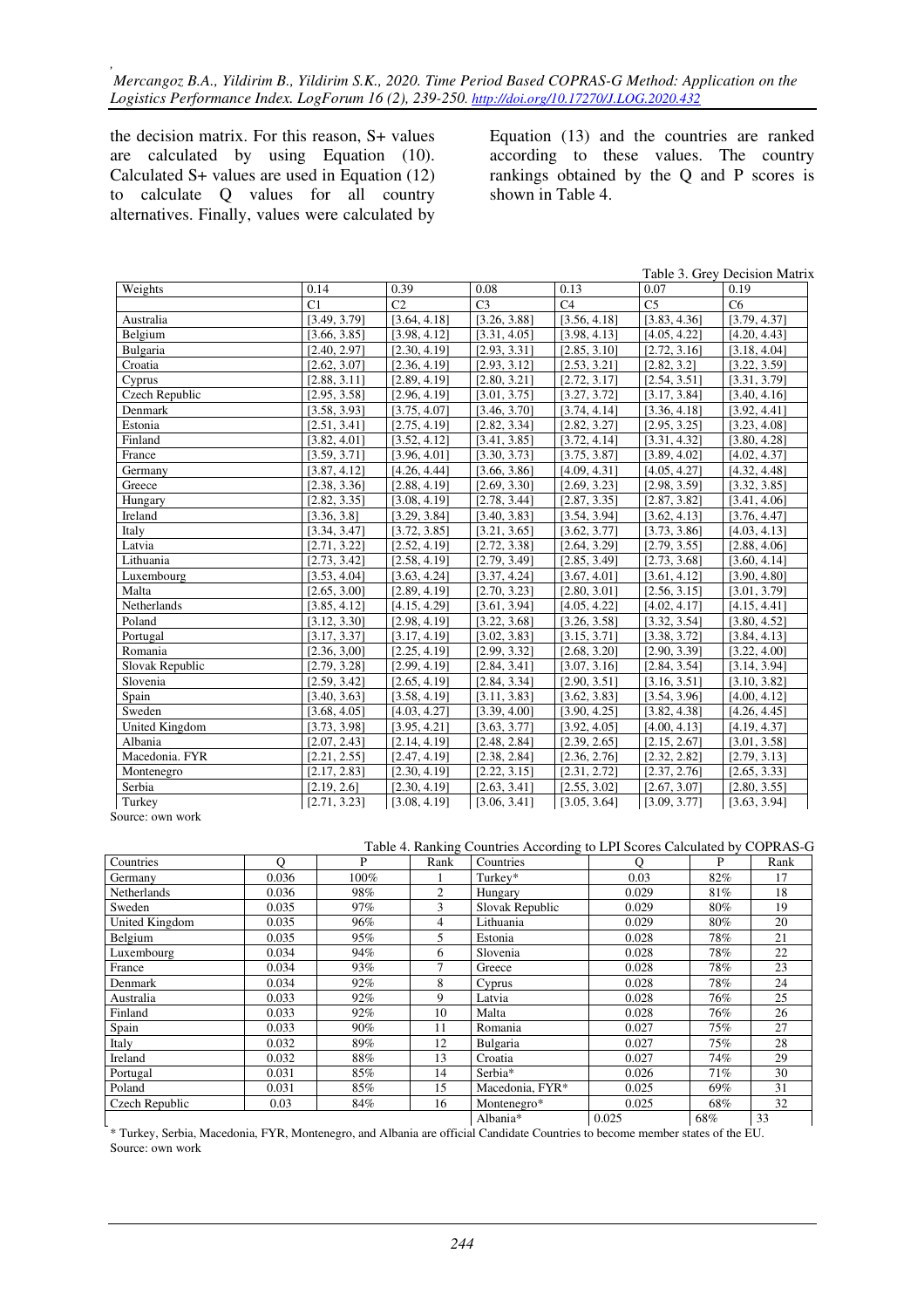From Table 4. it can be seen that Germany ranked 1 for the selected period. Germany, Netherlands, Sweden, Belgium, and the United Kingdom can be seen as the main drivers of logistics of EU Countries. 12 EU countries have a ranking after Turkey. As Turkey compared within the EU candidate countries, it can be seen that EU candidate countries except Turkey are located at the end of the EU countries. Turkey ranked 17. Turkey has an important difference in candidate countries according to its ranking.

selected period, the correlation analysis are applied. LPI rankings published by WB and ranking calculated by COPRAS-G are investigated by using by rank correlation tests. Once the ranking results are unsatisfied the parametric relation analyses conditions, Spearman Rank and Kendall's Tau Correlation Analysis are applied in order to find out the relations between the rankings. The results of the Spearman Rank and Kendall's Tau Correlation Analysis can be seen from Table 5. Although there are slight differences between the Spearman and Kendall correlation coefficients, the ultimate result is the same.

# **DISCUSSIONS**

In order to see if the results obtained by the proposed model are effective to represent the

| Table 5. Non-Parametric Correlations Matrix      |                 |                                |          |          |          |           |          |          |
|--------------------------------------------------|-----------------|--------------------------------|----------|----------|----------|-----------|----------|----------|
| 2018<br>2016<br>2014<br>2012<br>2010<br>COPRAS-G |                 |                                |          |          |          |           |          |          |
|                                                  | 2018            | Correlation Coefficient        | 1.000    | $.742**$ | .758**   | $.750**$  | $.723**$ | $.803**$ |
|                                                  |                 | $\mathrm{Sig.}$ (2-tailed)     |          | .000     | .000     | .000      | .000     | .000     |
|                                                  | 2016            | <b>Correlation Coefficient</b> | $.742**$ | 1,000    | $.803**$ | $0.682**$ | $.860**$ | $.864**$ |
| م                                                |                 | Sig.                           | .000     |          | .000     | .000      | .000     | .000.    |
| Tau                                              |                 | <b>Correlation Coefficient</b> | $.758**$ | $.803**$ | 1,000    | $.705**$  | $.830**$ | $.864**$ |
|                                                  | 2014            | Sig.                           | .000     | .000     |          | ,000      | .000     | .000     |
| Kendall's                                        | 2012            | <b>Correlation Coefficient</b> | $.750**$ | $.682**$ | $.705**$ | 1,000     | $.670**$ | $.758**$ |
|                                                  |                 | Sig.                           | .000     | .000     | .000     |           | .000     | .000     |
|                                                  | 2010            | <b>Correlation Coefficient</b> | .723**   | $.860**$ | $.830**$ | $.670**$  | 1.000    | $.852**$ |
|                                                  |                 | Sig.                           | .000     | .000     | .000     | .000      |          | .000     |
|                                                  | <b>COPRAS-G</b> | <b>Correlation Coefficient</b> | $.803**$ | $.864**$ | $.864**$ | $.758**$  | $.852**$ | 1.000    |
|                                                  |                 | Sig.                           | .000     | .000     | .000     | ,000      | .000     |          |
|                                                  | 2018            | <b>Correlation Coefficient</b> | 1.000    | $.890**$ | $.907**$ | $.905**$  | .883**   | $.936**$ |
|                                                  |                 | Sig.                           |          | .000     | .000     | .000      | .000     | .000     |
|                                                  | 2016            | <b>Correlation Coefficient</b> | .890**   | 1.000    | $.945**$ | $.862**$  | $.963**$ | $.973**$ |
| rho                                              |                 | Sig.                           | .000     |          | .000     | .000      | .000     | .000.    |
|                                                  | 2014            | <b>Correlation Coefficient</b> | .907**   | $.945**$ | 1,000    | $.877**$  | .954**   | $.966**$ |
| Spearman's                                       |                 | Sig.                           | .000     | .000     |          | .000      | .000     | .000.    |
|                                                  | 2012            | <b>Correlation Coefficient</b> | $.905**$ | $.862**$ | $.877**$ | 1.000     | $.854**$ | $.903**$ |
|                                                  |                 | Sig.                           | .000     | .000     | .000     |           | .000     | .000.    |
|                                                  | 2010            | <b>Correlation Coefficient</b> | .883**   | $.963**$ | .954**   | $.854**$  | 1,000    | $.967**$ |
|                                                  |                 | Sig.                           | .000     | .000     | .000     | .000      |          | .000     |
|                                                  | <b>COPRAS-G</b> | <b>Correlation Coefficient</b> | $.936**$ | .973**   | $.966**$ | $.903**$  | $.967**$ | 1.000    |
|                                                  |                 | Sig.                           | .000     | ,000     | .000     | ,000      | ,000     |          |

\*\* Correlation is significant at the 0.01 level (2-tailed)

Source: own work

In comparison with the relationships between the ranking calculated by COPRAS-G and the ones calculated by WB is stronger than relationships calculated within the yearly rankings calculated by WB. The ranking calculated by COPRAS-G has the strongest relationship with all rankings published by WB. According to the results, the proposed

model can be used as an effective decision making method that provides evaluation opportunity for a certain period, rather than a single year data.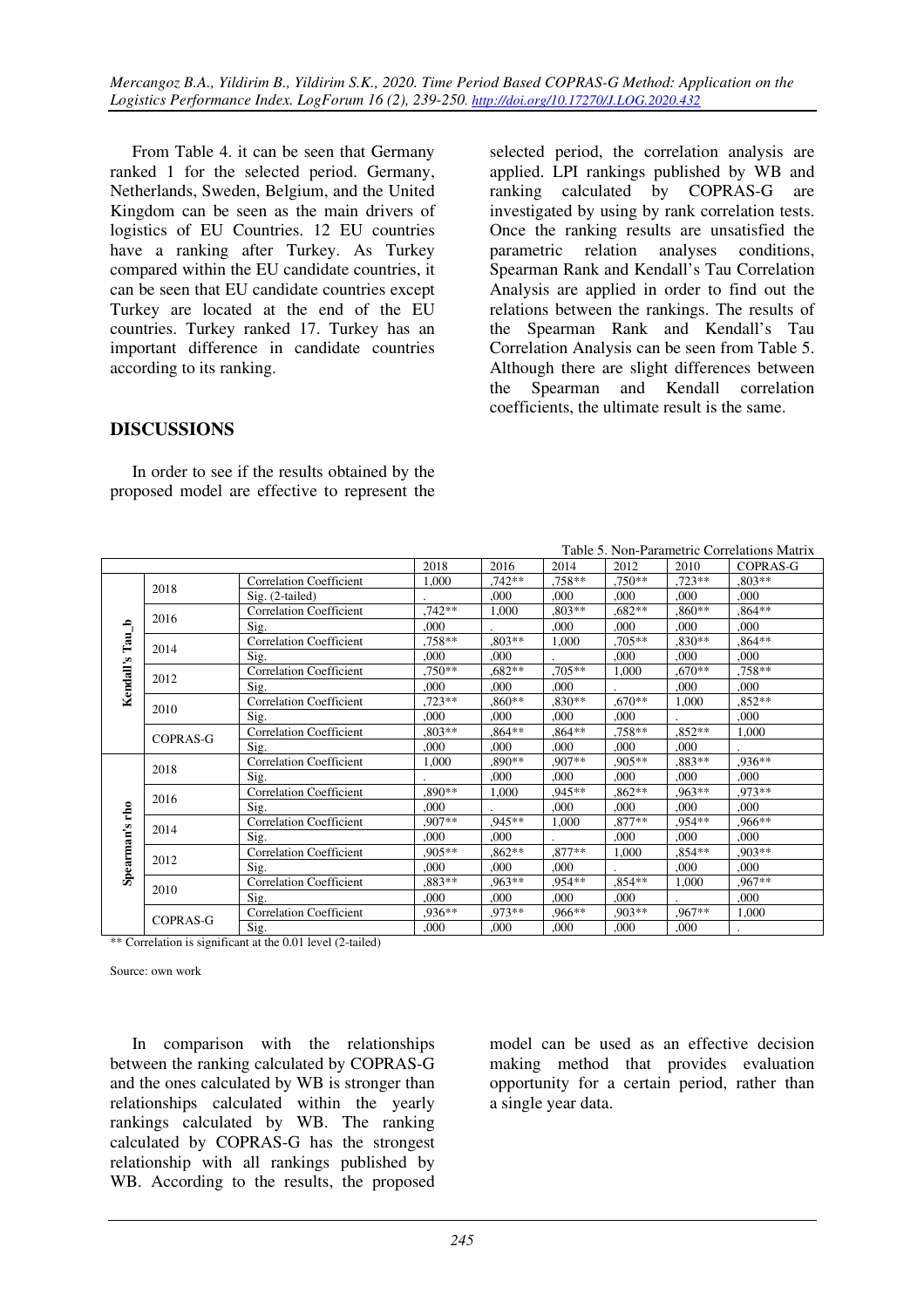## **CONCLUSIONS AND FUTURE RESEARCHES**

It is tried to eliminate the uncertainty confronted due to the nature of decision problems, the lack of complete knowledge, by using grey system theory in this study. The main value the proposed method is to give an opportunity to evaluate the Logistics Performances of the countries for a selected period. Different from other studies, grey numbers are used to represent the performances of the selected countries by intervals obtained from the past datasets. The countries are ranked according to their evaluated LPI scores for this period.

This study also provides a different application area of COPRAS-G method. COPRAS-G method is used to evaluate the logistics performance of the countries. The criteria weights can be determined by MCDM methods such as Analytic Network Process (ANP), Stepwise Weight Assessment Ratio Analysis (SWARA), Factor Relationship (FARE), The Decision Making Trial and Evaluation Laboratory (DEMATEL), Entropy Weight Method and further analysis can be performed comparatively. Grey numbers obtained from the mean and standard deviations can be used instead of max-min performances for forming the data set. The study can be repeated using analyzes with new approaches such as Evaluation Based on Distance from Average Solution (EDAS) and Weighted Aggregated Sum Product Assessment (WASPAS) which are similar to the COPRAS method.

With the proposed method, it is considered that decision makers are presented with general ranking that includes and represents all published statistics rather than a single term. Periodic comparisons can be made with performance indexes that can be formed with more data. It will be useful to compare the results by making calculations for more than one period using grey numbers in the following years.

## **ACKNOWLEDGMENTS AND FUNDING SOURCE DECLARATION**

The author(s) received no financial support for the research, authorship, and/or publication of this article.

# **REFERENCES**

- Adhikary D.D., Bose G.K., Dipankar B., Mitra S., 2014. Multi criteria FMECA for coalfired thermal power plants using COPRAS-G. International Journal of Quality & Reliability Management; 31(5), 601-614. http://doi.org/10.1108/IJQRM-04-2013- 0068
- Aghdaie M.H., Zolfani S.H., Zavadskas E.K., 2013. Decision making in machine tool selection: An integrated approach with SWARA and COPRAS-G methods. Economics of Engineering Decisions, 24(1), 5-17.

http://doi.org/10.5755/j01.ee.24.1.2822

Arslan R., Bircan H., Eleroglu H., 2018. Optimally rating of biogas, compost, vermicompost facilities to be installed in Yozgat Province with ARAS and COPRAS methods. Turkish Journal of Agriculture - Food Science and Technology 6 (12),1844- 1852.

http://doi.org/10.24925/turjaf.v6i12.1844- 1852.2319

- Bakar M.A.A, Jaafar H.S., 2016. Malaysian logistics performance: A manufacturer's perspective. In Peoceedings of the 6th International Research Symposium in Service Management. Procedia . 571-578. http://doi.org/10.1016/j.sbspro.2016.05.442
- Bakhouyi A., Dehbi R., Talea M., 2016. Multiple criteria comparative evaluation on the interoperability of LMS by applying COPRAS method, 2016 Future Technologies Conference (FTC), 361-366. http://doi.org/10.1109/FTC.2016.7821635
- Bayrakci E., Aksoy E., 2019. Comparative Performance Assessment with Entropy Weighted ARAS and COPRAS Methods of Private Pension Companies, Business and Economics Research Journal, 10(2), 415- 433.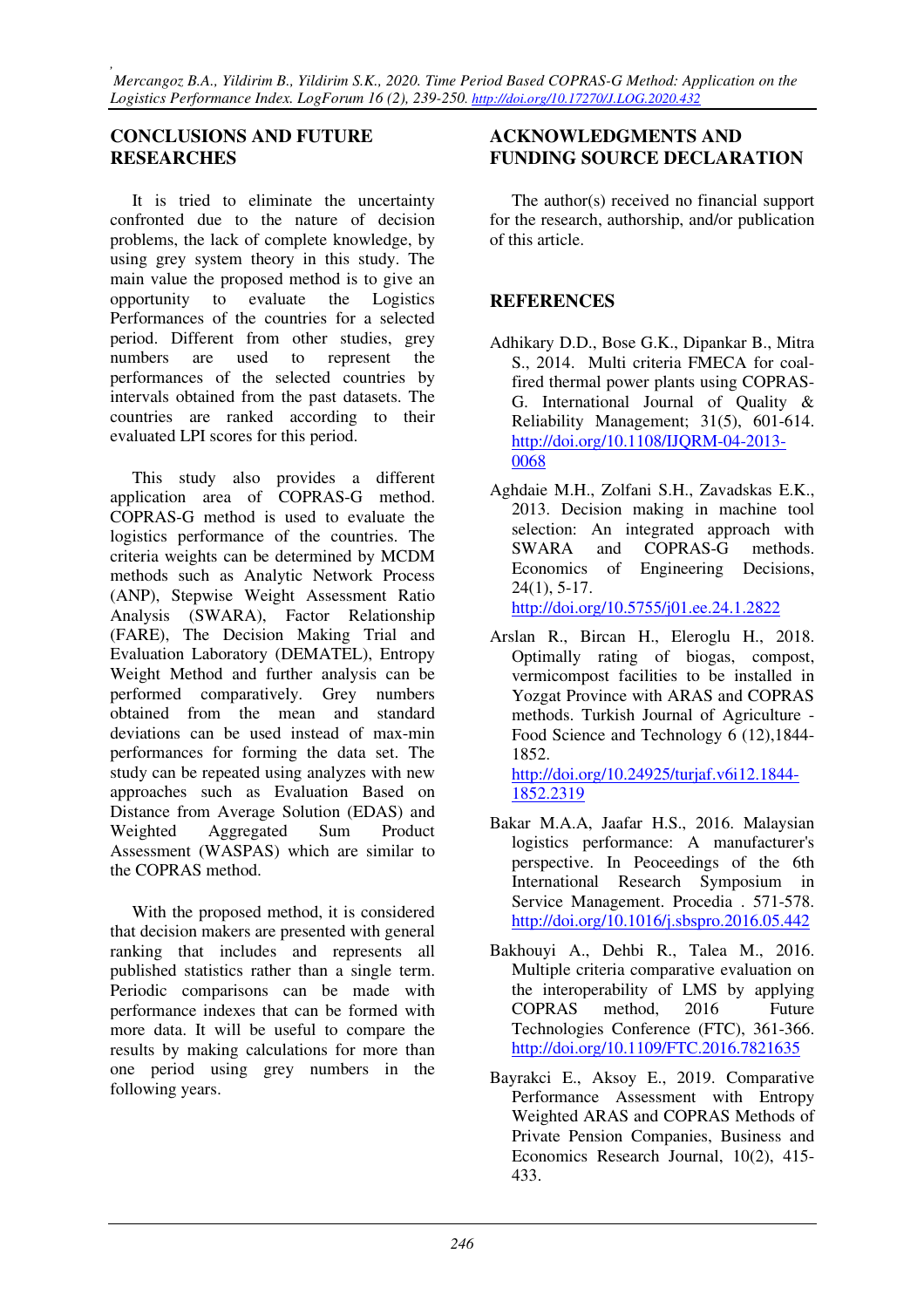*Mercangoz B.A., Yildirim B., Yildirim S.K., 2020. Time Period Based COPRAS-G Method: Application on the Logistics Performance Index. LogForum 16 (2), 239-250. http://doi.org/10.17270/J.LOG.2020.432* 

- Bentyn Z., 2015. Changes of Logistics Performance in Poland as a Result of Integration with the European Union States. We Wrocławiu Research Papers of Wrocław University of Economics, 407.
- Bitarafan M., Zolfani S.H., Arefi S.L., Zavadskas E.K., 2012. Evaluating the construction methods of cold-formed steel structures in reconstructing the areas damaged in natural crises, using the methods AHP and COPRAS-G, Archives of Civil and Mechanical Engineering 12, 3, September 2012, 360-367.
- Cakir E., Ozdemir M., 2018. Alti Sigma Projelerinin Bulanik Copras Yöntemiyle Degerlendirilmesi: Bir Üretim Isletmesi Ornegi (Six Sigma Projects Evaluation Using Fuzzy Copras Method: A Case Of Manufacturing Company), Verimlilik Dergisi 2018, 1 (1) 7-40.
- Candemir Y., Celebi D., 2017. An Inquiry into the Analysis of the Transport & Logistics Sectors' Role in Economic Development. Transportation Research Procedia, 25, 4692-4707.

http://doi.org/10.1016/j.trpro.2017.05.317

- Celebi D., 2017. The Role of Logistics Performance in Promoting Trade. Maritime Economics & Logistics, 21, 3, 307-323. http://doi.org/10.1057/s41278-017-0094-4
- Çemberci M., Civelek M.E., Canbolat N., 2015. The Moderator Effect of Global Competitiveness Index on Dimensions of Logistics Performance Index. Procedia-Social and Behavioral Sciences, 95(2015) 514-1524. http://doi.org/10.1016/j.sbspro.2015.06.453
- Chatterjee P., Chakraborty S., 2013. Gear material selection using complex proportional assessment and additive ratio assessment-based approaches: a comparative study. International Journal of Materials Science and Engineering, 1(2), 104-111. http://doi.org/10.12720/ijmse.1.2.104-111
- Chatterjee K., Kar A.S., 2018. Supplier Selection in Telecom Supply Chain Management: A Fuzzy-RASCH Based COPRAS-G Method, Technological and Economic Development of Economy, 24, 2: 765–791.
- Civelek M.E., Uca N., Cemberci M., 2015. The Mediator Effect of Logistics Performance Index on the Relation between Global Competitiveness Index and Gross Domestic Product. European Scientific Journal 11 (3): 368–375. Available at SSRN: https://ssrn.com/abstract=3338312
- Dekker M.J., Looff E.J., Roelofsen D.S., Roekel W.S., 2016. Improving the Logistical Situation of Costa Rica. Delf Uiversity of Technology Report.
- Erkan B., 2014. The Importance and Determinants of Logistics Performance of Selected Countries. Journal of Emerging Issues in Economics, Finance and Banking, 3(6), 1237-1254.
- Faria R.N.D., Souza C.S.D., Vieira J.G.V., 2015. Evaluation of Logistic Performance Indexes of Brazil in the International Trade. Revista de Administração Mackenzie 16 (1) 213–235.
- Gani A., 2017. The Logistics Performance Effect in International Trade. The Asian Journal of Shipping and Logistics, 33, 4, 279-288.

http://doi.org/10.1016/j.ajsl.2017.12.012

- Garg R., Kumar R., Garg S., 2019. MADM-Based Parametric Selection and Ranking of E-Learning Websites Using Fuzzy COPRAS, IEEE Transactions on Education, 62, 1, February 2019.
- Hoekman B., Nicita A., 2011. Trade Policy, Trade Costs, and Developing Country Trade. World Development 39(12), 2069– 2079.
- Iris C., Tanyas M., 2011. Analysis of Turkish Logistics Sector and Solutions Selection to Emerging Problems Regarding Criteria Listed in Logistics Performance Index (LPI). International Journal of Business and Management Studies, 3, 1, 93-102.
- Julong D., 1982. Control problems of Grey Systems, System and Control Letters, 5, 288-94.
- Jumadi H., Zailani S., 2010. Integrating Green Innovations in Logistics Services Towards Logistics Services Sustainability: A Conceptual Paper. Environmental Research Journal 4(4), 261-271.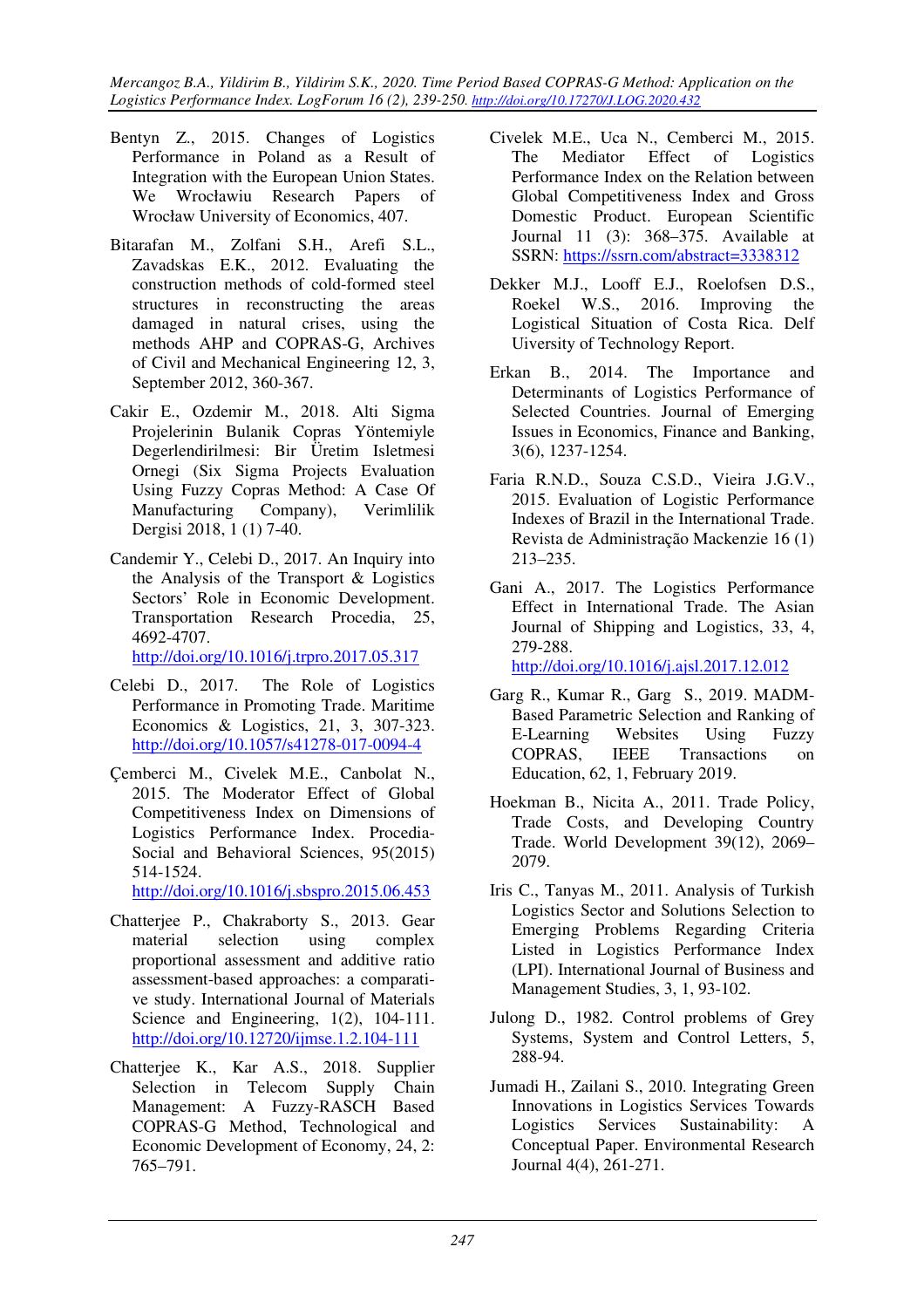*, Mercangoz B.A., Yildirim B., Yildirim S.K., 2020. Time Period Based COPRAS-G Method: Application on the Logistics Performance Index. LogForum 16 (2), 239-250. http://doi.org/10.17270/J.LOG.2020.432* 

- Khan S., Qianli D., 2017. Does National Scale Economic and Environmental Indicators Spur Logistics Performance? Evidence from UK. Environmental Science and Pollution Research 24 (34) 26692-26705. http://doi.org/10.1007/s11356-017-0222-9
- Liou J.J.H., Tamošaitienė J., Zavadskas E.K., Tzeng G.H., 2016. New hybrid COPRAS-G MADM Model for improving and selecting suppliers in green supply chain management. International Journal of Production Research, 2016, 54, 1, 114–134. http://doi.org/10.1080/00207543.2015.1010 747
- Liu S., Lin Y., 2010. Introduction to Grey Systems Theory. In: Grey Systems. Understanding Complex Systems, vol 68. Springer, Berlin, Heidelberg.
- Martí L., Puertas R., García L., 2014. The Importance of the Logistics Performance Index in International Trade. Applied Economics 46 (24): 2982–2992. http://doi.org/10.1080/00036846.2014.9163 94
- Martí L., Martín J.C. Puertas R., 2017. A DEA-Logistics Performance Index. Journal of Applied Economics, 20, 1, 169-192. http://doi.org/10.1016/S1514- 0326(17)30008-9
- Nguyen H.T., Dawal S.Z.M., Nukman Y., Aoyama, H., 2014. A hybrid approach for fuzzy multi-attribute decision making in machine tool selection with consideration of the interactions of attributes. Expert Systems with Applications, 41, 6, May 2014, 3078-3090.

http://doi.org/10.1016/j.eswa.2013.10.039

- Nur Fadiah M.Z., Wahab S.A., Mamun A.A., 2017. Logistics Capability, Logistics Performance, and The Moderating Effect of Firm Size: Empirical Evidence From East Coast Malaysia. Journal of Developing Areas, 51, 2, 171-182. http://doi.org/10.1353/jda.2017.0038
- Onsel Ekici, S., Kabak, O., Ulengin F., 2016. Linking to Compete: Logistics and Global Competitiveness Interaction. Transport Policy 48:117-128. http://doi.org/10.1016/j.tranpol.2016.01.015
- Pancholi N., Bhatt M., 2018. FMECA-Based Maintenance Planning through COPRAS-G and PSI, Journal of Quality in Maintenance Engineering, 2018, 24, 2, 224-243. http://doi.org/10.1108/JQME-03-2017-0015
- Puertas R., Martí L. García L., 2014) Logistics Performance and Export Competitiveness: European Experience. Empirica, 41 (3) 467–480.

http://doi.org/10.1007/s10663-013-9241-z

- Mousavi-Nasab S.H., Sotoudeh Anvari A., 2017. A comprehensive MCDM-based approach using TOPSIS, COPRAS and DEA as an auxiliary tool for material selection problems. Materials & Design. May 2017, 121, 237-253, 17. http://doi.org/10.1016/j.matdes.2017.02.041
- Solakivi T., Ojala L., Laari S., Lorentz H., Toyli J., Malmsten J., Viherlehto N., 2015. Finland State of Logistics 2014. Turun Kauppakorkeakoulun Julkaisuja Sarja E-1:2015.
- Tavana M., Momeni E., Rezaeiniya N., Mirhedayatian S.M., Rezaeiniya H., 2013. A Novel Hybrid Social Media Platform Selection Model using fuzzy ANP and COPRAS-G. Expert System with Applications 40(14): 5694-5702. http://doi.org/10.1016/j.eswa.2013.05.015
- Uca N., Ince H., Sumen H., 2016. The Mediator Effect of Logistics Performance Index on the Relation Between Corruption Perception Index and Foreign Trade Volume. European Scientific Journal 12(25) 37- 45.

https://hdl.handle.net/11467/1573

- Vaillancourt A., Haavisto I., 2015. Country Logistics Performance and Disaster Impact. Disasters 40(2), 262-283. https://doi.org/10.1111/disa.12146
- Yapraklı T.S. Unalan M., 2017. The Global Logistics Performance Index and Analysis of the Last Ten Years Logistics Performance of Turkey. Ataturk University Journal of Economics & Administrative Sciences, 31, 3, 589-606.
- Yildirim B.F., Adiguzel Mercangoz B., 2019. Evaluating the Logistics Performance of OECD Countries by Using Fuzzy AHP and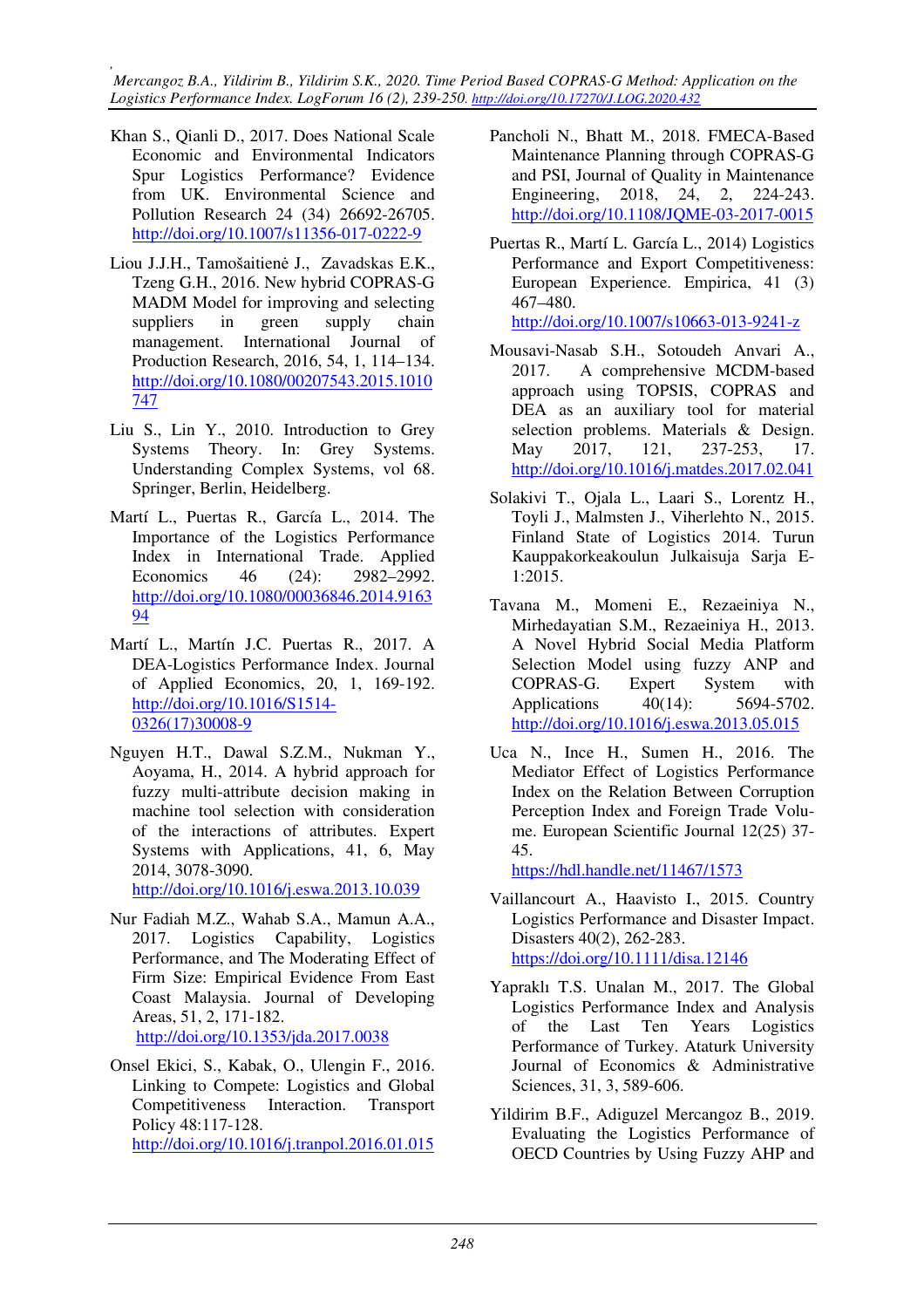ARAS-G. Eurasian Economic Review, 1- 19.

http://doi.org/10.1007/s40822-019-00131-3

- Zavadskas E.K., Kaklauskas A., Sarka V., 1994. The new method of multicriteria complex proportional assessment of projects, Technological and Economic Development of Economy, 1(3): 131–139.
- Zavadskas E.K., Kaklauskas A., 1996. Determination of an Efficient Contractor by using the new Method of Multi Criteria Assessment. In Langford, D. A.; Retik, A. (eds.) Interna. Symposium for "The Organization and Management of Construction". Shaping Theory and Practice, 2: Managing the Construction Project and Managing Risk. CIB W 65; London, Weinheim, New York, Tokyo, Melbourne, Madras. - London: E and FN SPON, 94-104.
- Zavadskas E.K., Kaklauskas A., Turskis Z., Tamosaitiene J., 2008. Selection of the Effective Dwelling House Walls by Applying Attributes Values Determined at Intervals. Journal of Civil Engineering and Management, 14(2), 85-93. http://doi.org/10.3846/1392-3730.2008.14.3
- Zavadskas E.K., Turskis Z., Tamošaitienė J., Marina V., 2008. Multicriteria Selection of Project Managers by Applying Grey, Technological and economic development 14(4): 462–477. http://doi.org/10.3846/1392- 8619.2008.14.462-477
- Zhang Y, Tan Y., Li N., Liu G., 2018. Decision-Making in Green Building Investment Based on Integrating AHP and COPRAS-Grey Approach, In Proceedings of the International Conference on Construction and Real Estate Management 2018, :65-71. http://doi.org/10.1061/9780784481738.008
- Zolfani S.H., Chen I.S., Rezaeiniya N., Tamosaitiene J., 2012. A Hybrid MCDM Model Encompassing AHP and Copras-G Methods for Selecting Company Supplier in Iran. Technological and Economic Development of Economy, 18(3): 529-543. http://doi.org/10.3846/20294913.2012.7094 72

# **METODA OKRESOWA COPRAS-G: ZASTOSOWANIE WSKAŹNIKA SPRAWNOŚCI LOGISTYCZNEJ (LPI)**

**STRESZCZENIE**. **Wstęp:** Logistyka jest istotną częścią handlu wielu krajów. Wkład w postaci surowców oraz energii jest niezbędny w procesie produkcji, wymaga on jednak najczęściej transportu, tak samo jak i wyroby finalne uzyskanie w procesie produkcji, zrealizowanego w efektywny sposób jako element całego procesu logistycznego. W celu pomiaru tego procesu w różnych krajach, Bank Światowy publikuje w okresach dwuletnich dane dotyczące aktywności logistycznych.

**Metody:** Podstawowym celem tej pracy jest dostarczenie oceny działalności logistycznej wybranych krajów w wybranym okresie czasu. Liczby szare są stosowane do określenia danych dla danego okresu oraz zastosowania metody Complex Proportional Assessment of Alternatives (COPRAS). Stworzono ranking sprawności logistycznej obejmujący 28 państw członkowskich UE oraz 5 państw kandydujących do EU. W celu oszacowania poprawności danych wyliczonych przy pomocy metody COPRAS, wykonano podwójne porównanie otrzymanych rankingów przy użyciu metod Spearman Rank oraz korelacji Kendalla Tau.

**Wyniki:** Uzyskane wyniki pokazują, że dane otrzymane poprzez użyciu liczb szarych reprezentują dane LPI badanych krajów w wybranym okresie. Występujące różnice, ujawnione w postaci współczynników korelacji Spearman i Kendall, nie są istotne. Ranking uzyskany w oparciu o metodę COPRAS-G wykazuje silną korelację ze wszystkimi rankingami publikowanymi przez Bank Światowy.